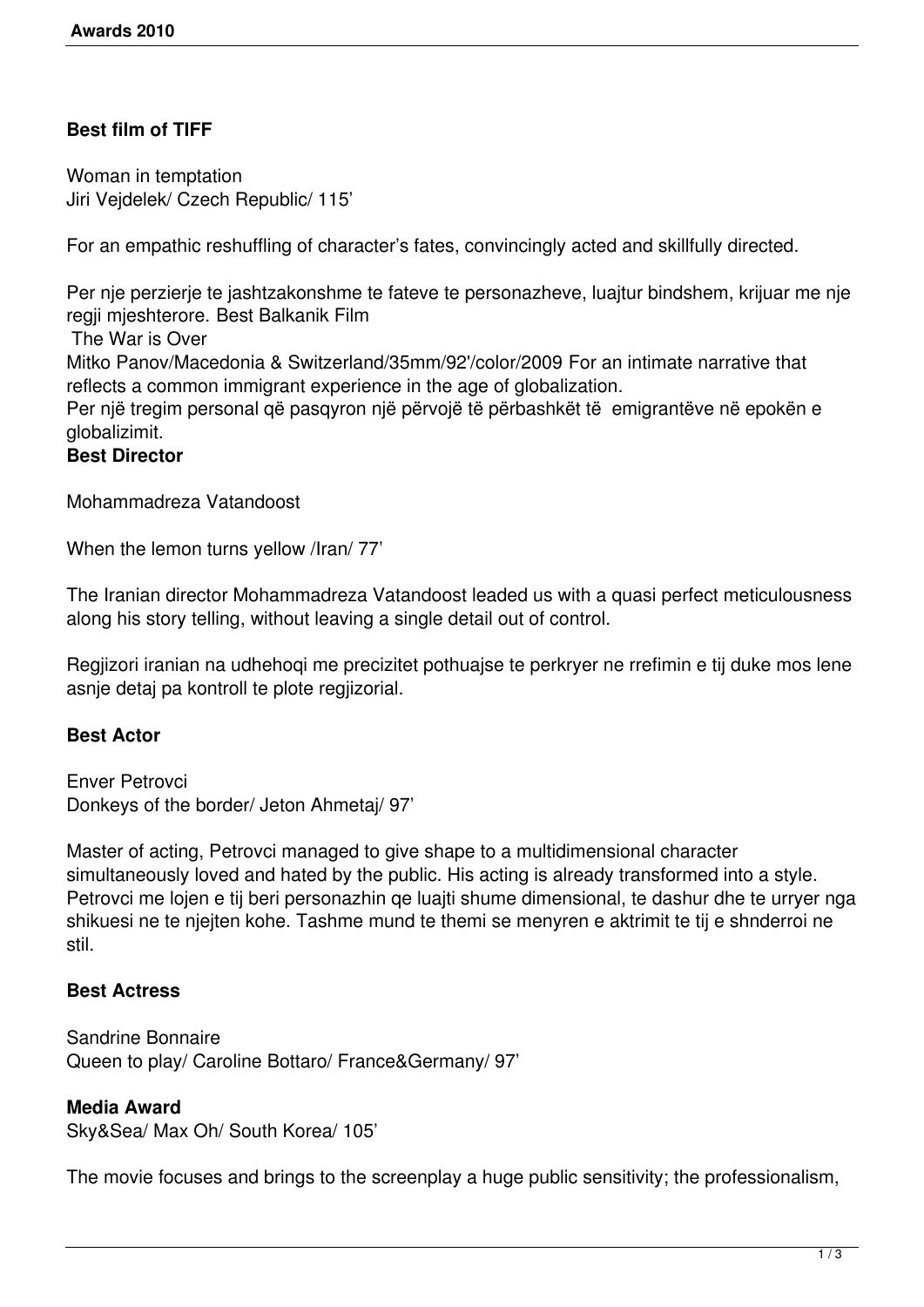an impressive articstic and cinematographic mean, high level acting, a serious production and postproduction. South-Corean cinema brings a high standard and competitive film in the international competition.

 Trajton nje sensibilitet te madh publik nderkombetar dhe sjell ne fokus; profesionalizmin, mjet mbreselenes artistik, kinematografik, loje te nivelit te larte aktorial, prurja eshte nje ze serioz ne realizimin kinematografik dhe te postproduksionit. Kinemaja koreano-jugore sjell me kete film standart te larte dhe konkurues nderkombetare.

# **Public Award**

Late Summer Antonio Di Trapani& Marco De Angelis/ Italy/ 85'

# **Best Fiction Short Film**

Death by suffocation/ Visar Morina/ Germany/ 28'

For the prize of the freedom, which often fights against the dehumanization of the individual and society, for the lack of communication in a new context.

Per cmimin e endrres drejt lirise e cila ndeshet me dehumanizimin e individit dhe shoqerise, si dhe me komunikimin e munguar ne nje kontekst te ri.

## **Special mentioned**

Beast/ Lars P. Arendt/ Denmark/ 15'

For the re-appearance of the Patricide act as a reaction against violence in emancipated societies.

Per rishfaqjen e aktit te Patricidit si reagim ndaj dhunes ne shoqerite e emancipuara.

## **Best Animation Short Film**

Venus de Rabo/ Francois Bertin/ France/ 10'

For portraying a modern artist through the evocation of the figure of the rebel pre-historical-artist. A perfect illustration of Schielean (Egon Schiele). Art can never be a modern one, art comes back to the origin.

Per portretizimin e artistit modern nepermjet evokimit te figures se artistit rebel prehisotrik. Nje ilustrim perfekt I konceptit Schile-an (Egon Schiele). Arti nuk mund te jete kurre modern , ai kthehet perjetesisht ne origjine.

## **Best Documentary Short Film**